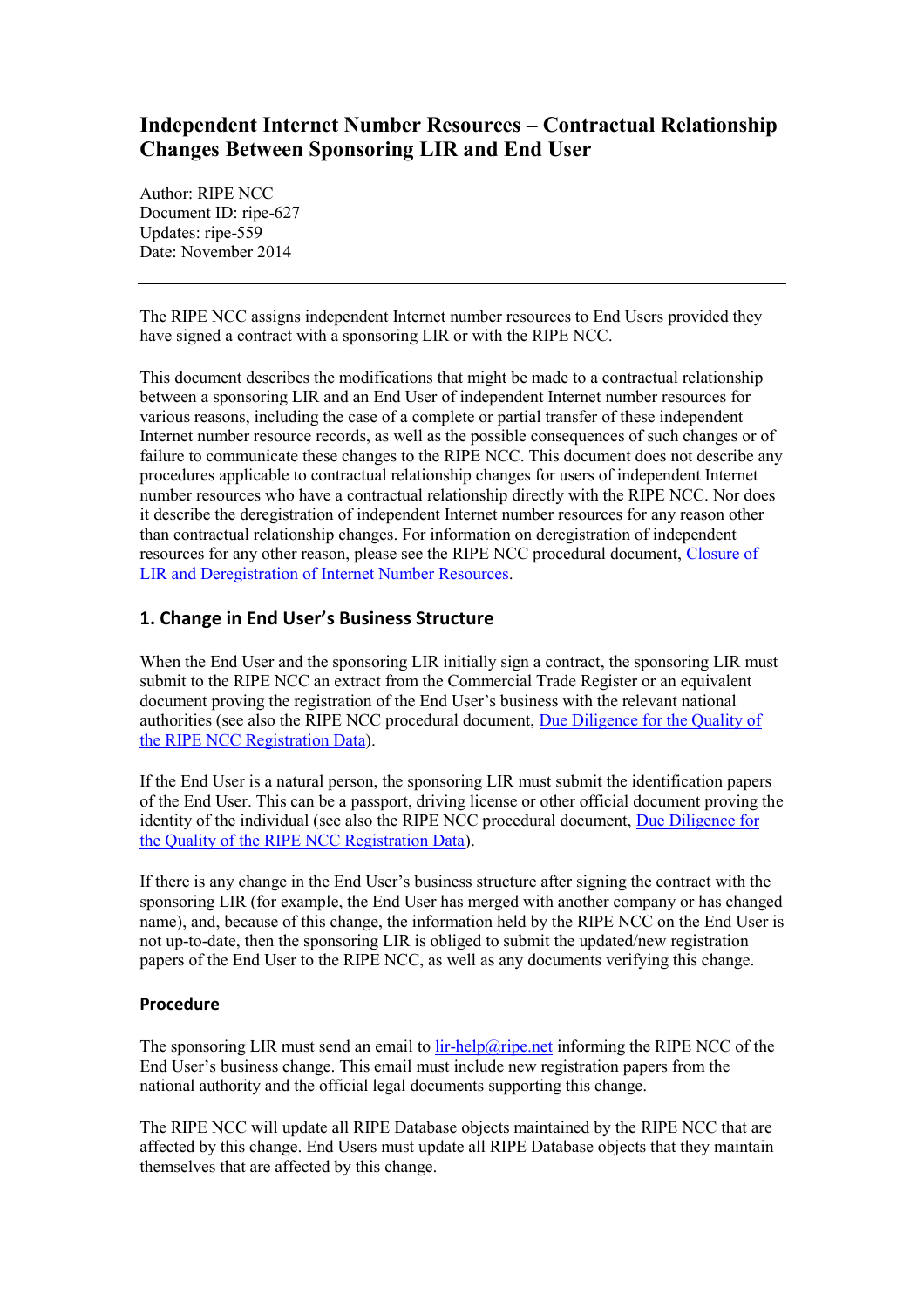If the sponsoring LIR does not submit the aforementioned documents within 10 working days of the RIPE NCC requesting them, the RIPE NCC will send a reminder to the sponsoring LIR's contact email addresses and to the End User's contact email addresses as listed in the relevant RIPE Database object, asking the sponsoring LIR to submit the requested documents within 10 working days of the day of the reminder.

If the RIPE NCC has not received the requested documents 10 working days from the date of the reminder, the RIPE NCC will begin deregistering the Independent Internet number resources according to the procedure described in the RIPE NCC procedural document [Closure of LIR and Deregistration of Internet Number Resources \(section B.2.2\).](https://www.ripe.net/ripe/docs/closure#b22)

### **2. Termination of Contractual Relationship**

An End User of Independent Internet number resources must have a contractual relationship with a sponsoring LIR at all times. If the contractual relationship between the End User and the sponsoring LIR is terminated for any reason, the RIPE NCC must be notified. The End User must at that point enter into a contractual relationship with a different sponsoring LIR or with the RIPE NCC directly.

#### **Procedure**

Preferably, for registration purposes, the RIPE NCC must be notified before the contractual relationship terminates. It is the responsibility of the sponsoring LIR to submit this notification to the RIPE NCC prior to termination.

If the RIPE NCC has not been notified prior to the termination and the End User has already entered into a new contractual relationship with a different sponsoring LIR, this new sponsoring LIR must notify the RIPE NCC and submit the new contract they signed with the End User. The RIPE NCC will notify the previous sponsoring LIR of this change. Should the previous LIR object to the termination of their contract with the End User, the RIPE NCC will only accept the contract of the sponsoring LIR that submits a confirmation signed by the End User. This confirmation must clearly state that the End User has or has not terminated the contractual agreement with the previous sponsoring LIR.

The End User may also enter into a contractual relationship directly with the RIPE NCC. For more information, please see the notes o[n Requesting Independent Resources.](https://www.ripe.net/lir-services/independent-resources)

If the RIPE NCC is informed of the termination of the contractual relationship between the sponsoring LIR and the End User and, after 10 working days, no new contractual relationship has been established between the End User and a different sponsoring LIR or the RIPE NCC, the RIPE NCC will send a notification to the End User's contact email addresses, as listed in the relevant RIPE Database object, asking the End User to sign a new contractual agreement with another sponsoring LIR within 10 working days of the day of the notification or to sign an agreement directly with the RIPE NCC.

If the RIPE NCC has not received a new contractual agreement 10 working days from the date of the notification, the RIPE NCC will start deregistering the independent Internet number resources according to the procedure described in the RIPE NCC procedural document, [Closure of LIR and Deregistration of Internet Number Resources \(section B.2.2\).](https://www.ripe.net/ripe/docs/closure#b22)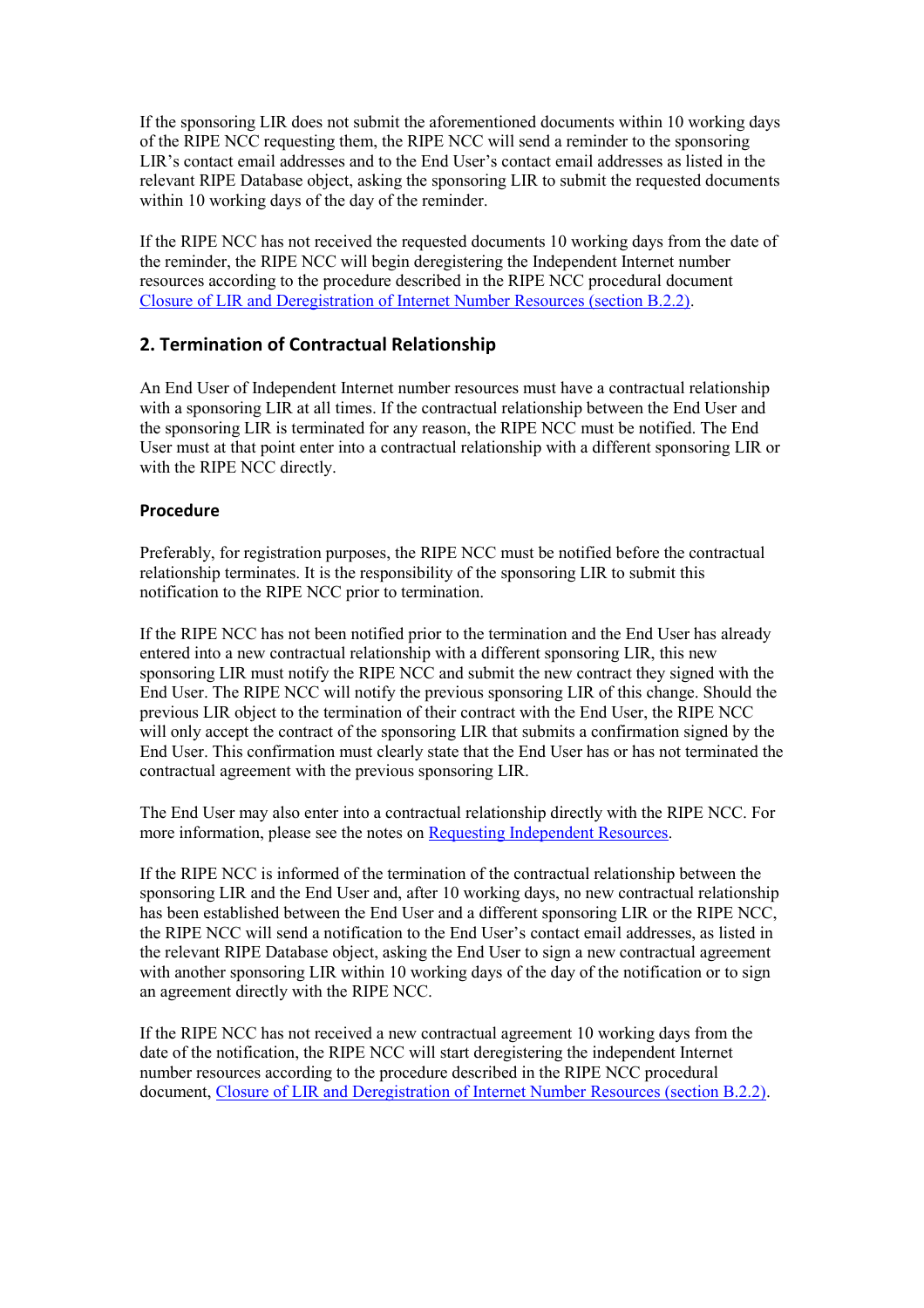# **3. Closure of Sponsoring LIR**

If the sponsoring LIR has their RIPE NCC Standard Service Agreement terminated, the RIPE NCC will send a notification to the End User's contact email addresses, as listed in the relevant RIPE Database object, asking the End User to sign a new contractual agreement with another sponsoring LIR or with the RIPE NCC within 10 working days of the notification.

If the End User does not submit a new contractual agreement with another sponsorship LIR within 10 working days of the RIPE NCC requesting them, the RIPE NCC will send a reminder to the End User's contact email addresses as listed in the relevant RIPE Database object, asking the sponsoring LIR to submit the requested documents within 10 working days of the day of the reminder.

If the RIPE NCC has not received a new contractual agreement 10 working days from the date of the reminder, the RIPE NCC will begin deregistering the independent resources according to the procedure described in the RIPE NCC procedural document, [Closure of LIR](https://www.ripe.net/ripe/docs/closure#b22)  [and Deregistration of Internet Number Resources \(section B.2.2\).](https://www.ripe.net/ripe/docs/closure#b22)

## **4. Transfer of the Assigned Provider Independent (PI) Address Records**

If an End User wants to transfer (parts of) the PI address records assigned to them by the RIPE NCC to a third party in accordance with RIPE Policy "IPv4 Address Allocation and [Assignment Policies for the RIPE NCC Service Region](https://www.ripe.net/ripe/docs/ipv4-policies)" (Section 6.4), this must be communicated to the RIPE NCC.

### **Procedure**

Both parties must have a contractual relationship with either the RIPE NCC or a sponsoring LIR. One of the parties involved must submit a request by sending an email to [lir](mailto:lir-help@ripe.net) $help@ripe.net$  via their sponsoring LIR, if they have one.

The RIPE NCC will ask for the following information:

### **i. Information regarding the parties involved, including:**

- The full official legal names of all parties involved
- Which party will transfer the PI address records and which party will receive them
- Recent registration papers from national authorities for all involved parties

If the current official legal name of the End User is different from the one the RIPE NCC has on record, the procedure described under Section 1 must be followed prior to the transfer of PI address records. If this update refers to a transferring End User who wants to transfer all of their assigned PI address records, then a relevant update of the RIPE Database object, as described under Section 1, may be disregarded.

### **ii. A list of the PI address records for which a transfer is being requested**

#### **iii. The correct contact details of all parties involved**

The RIPE NCC may ask the parties involved to confirm the correctness of their contact details or to update them.

#### **iv. A Transfer Agreement signed by both parties or by their legal successors.**